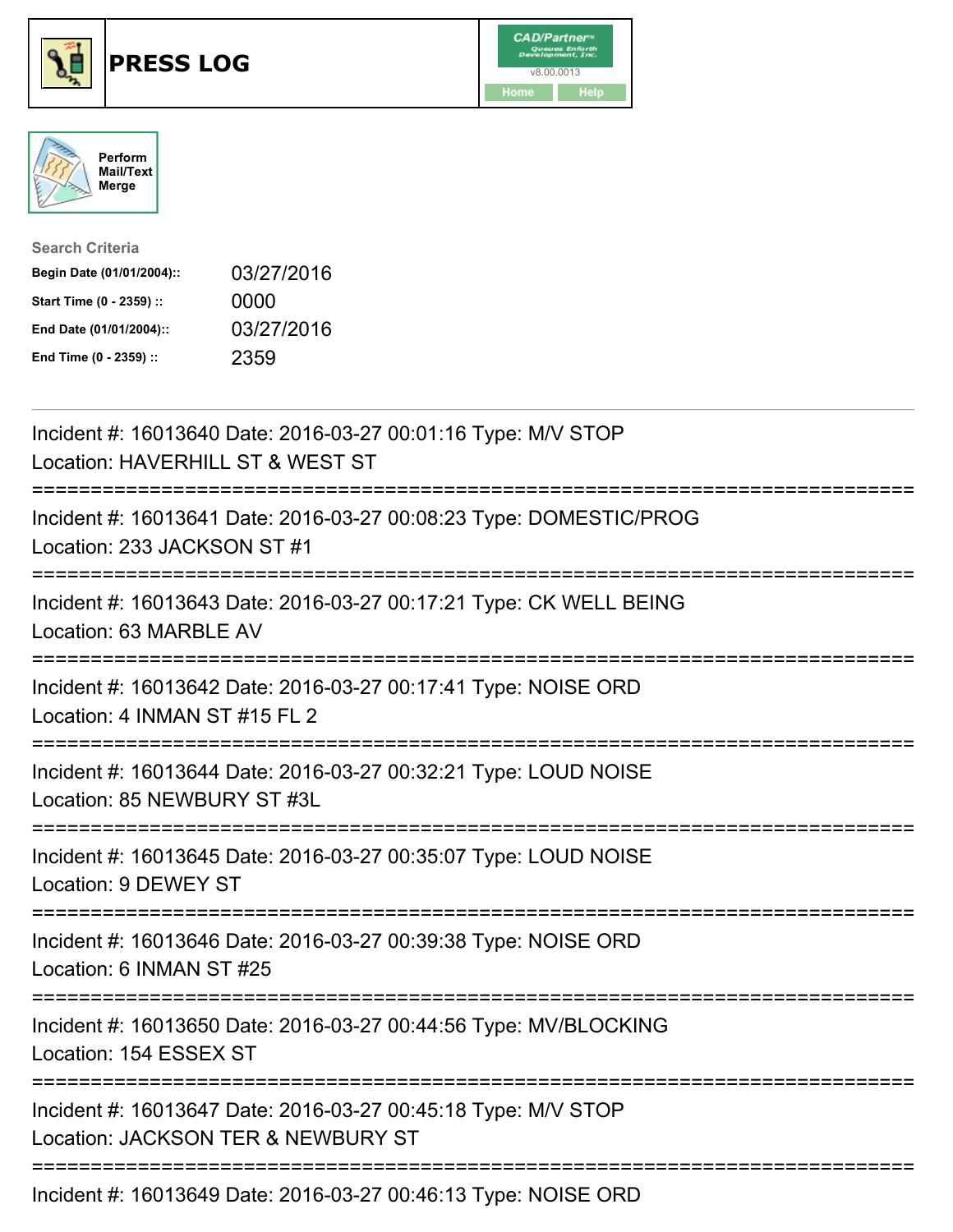| Location: 215 FARNHAM ST FL 2                                                                                                                                   |
|-----------------------------------------------------------------------------------------------------------------------------------------------------------------|
| Incident #: 16013648 Date: 2016-03-27 00:46:15 Type: M/V STOP<br>Location: MAY ST & RAILROAD ST                                                                 |
| Incident #: 16013651 Date: 2016-03-27 00:47:53 Type: LOUD NOISE<br>Location: 6 WASHINGTON WY                                                                    |
| Incident #: 16013652 Date: 2016-03-27 00:55:02 Type: NOISE ORD<br>Location: 260 E HAVERHILL ST #14                                                              |
| Incident #: 16013653 Date: 2016-03-27 01:13:29 Type: SHOTS FIRED<br>Location: HOWARD ST & PLEASANT ST                                                           |
| Incident #: 16013654 Date: 2016-03-27 01:18:14 Type: HIT & RUN M/V<br>Location: 20 LAWRENCE ST                                                                  |
| :===================================<br>Incident #: 16013655 Date: 2016-03-27 01:23:18 Type: SHOTS FIRED<br>Location: NEWBURY ST & ESSEX ST                     |
| Incident #: 16013656 Date: 2016-03-27 01:25:03 Type: NOISE ORD<br>Location: 4 KENDALL ST                                                                        |
| Incident #: 16013657 Date: 2016-03-27 01:26:13 Type: NOISE ORD<br>Location: 106 MARKET ST                                                                       |
| -----------------------------<br>===========================<br>Incident #: 16013658 Date: 2016-03-27 01:27:44 Type: SUS PERS/MV<br>Location: 103 E PLEASANT ST |
| Incident #: 16013659 Date: 2016-03-27 01:31:36 Type: NOISE ORD<br>Location: 29 MORTON ST #2                                                                     |
| Incident #: 16013660 Date: 2016-03-27 01:32:28 Type: TOW OF M/V<br>Location: 81 OAK ST                                                                          |
| Incident #: 16013661 Date: 2016-03-27 01:40:15 Type: M/V STOP<br>Location: HAVERHILL ST & LAWRENCE ST                                                           |
| Incident #: 16013662 Date: 2016-03-27 01:47:01 Type: M/V STOP<br>Location: BIG N' BEEFY / 415 BROADWAY                                                          |
| $10012000$ Deta: $2010.02.27.01.10.02$ Ture: TOMLOF MALL                                                                                                        |

Incident #: 16013663 Date: 2016-03-27 01:49:02 Type: TOW OF M/V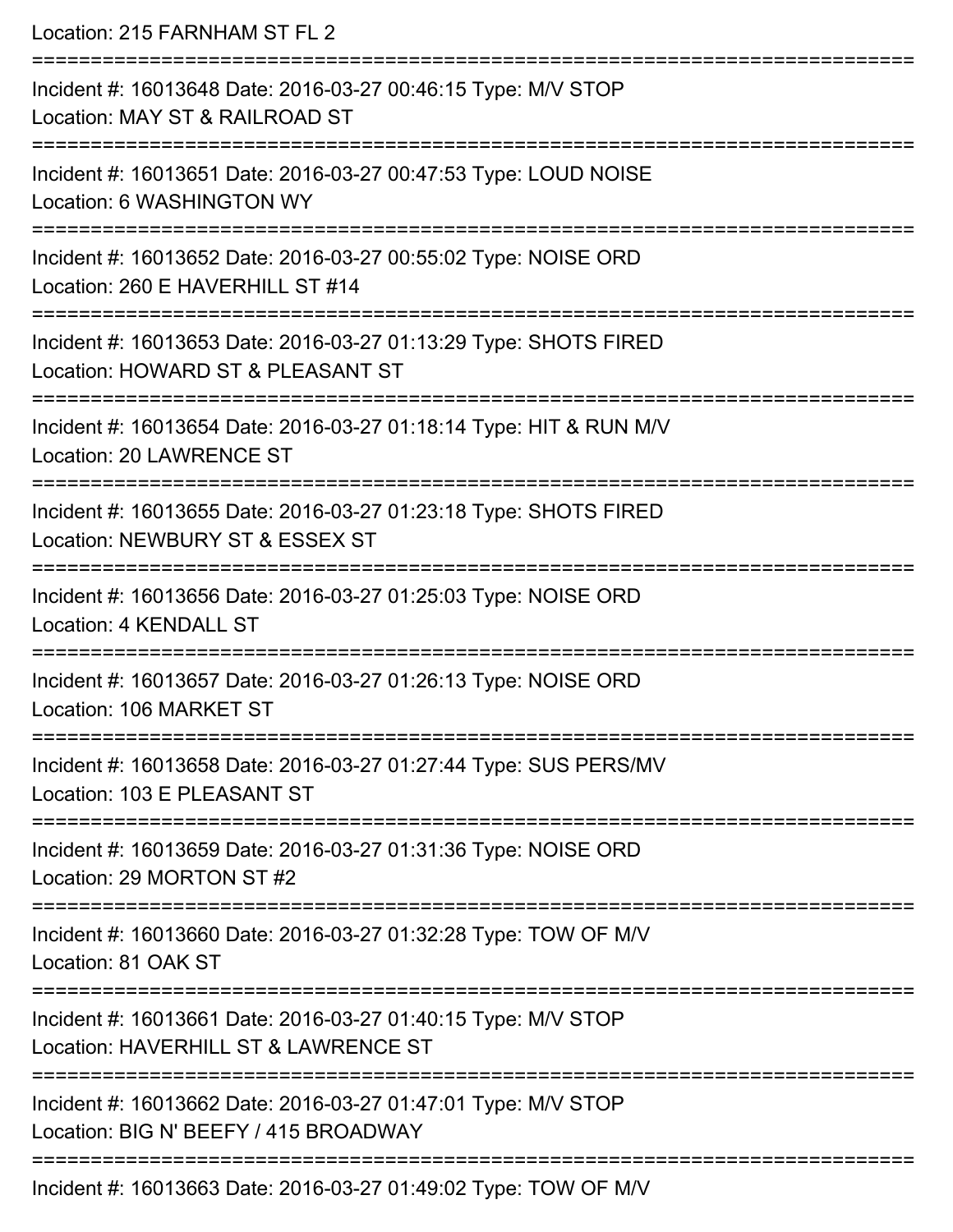| Incident #: 16013664 Date: 2016-03-27 01:49:10 Type: ALARM/BURG<br>Location: LAWRENCE HIGH SCHOOL / 70 N PARISH RD |
|--------------------------------------------------------------------------------------------------------------------|
| Incident #: 16013665 Date: 2016-03-27 01:55:18 Type: INVESTIGATION<br>Location: 260 E HAVERHILL ST                 |
| Incident #: 16013666 Date: 2016-03-27 01:56:01 Type: M/V STOP<br>Location: AMESBURY ST & LOWELL ST                 |
| Incident #: 16013667 Date: 2016-03-27 01:58:40 Type: E911 HANGUP<br>Location: 156 SPRUCE ST #2                     |
| Incident #: 16013668 Date: 2016-03-27 02:04:29 Type: NOISE ORD<br>Location: 154 OXFORD ST FL 1                     |
| Incident #: 16013669 Date: 2016-03-27 02:05:08 Type: M/V STOP<br><b>Location: SUNION &amp; MARKET</b>              |
| Incident #: 16013670 Date: 2016-03-27 02:07:01 Type: M/V STOP<br><b>Location: EASTON ST</b>                        |
| Incident #: 16013671 Date: 2016-03-27 02:08:14 Type: SHOTS FIRED<br><b>Location: BEACON ST</b>                     |
| Incident #: 16013672 Date: 2016-03-27 02:09:08 Type: SHOTS FIRED<br>Location: ADAMS ST & BEACON ST                 |
| Incident #: 16013673 Date: 2016-03-27 02:22:47 Type: M/V STOP<br><b>Location: 28 TREMONT ST</b>                    |
| Incident #: 16013674 Date: 2016-03-27 02:26:55 Type: TOW OF M/V<br>Location: 39 CAMELLA TEOLI WY                   |
| Incident #: 16013675 Date: 2016-03-27 02:28:28 Type: NOISE ORD<br>Location: 283 HOWARD ST FL 3                     |
| Incident #: 16013676 Date: 2016-03-27 02:29:22 Type: DISTURBANCE<br>Location: 281 HOWARD ST                        |
| Incident #: 16013677 Date: 2016-03-27 02:41:00 Type: SPECIAL CHECK                                                 |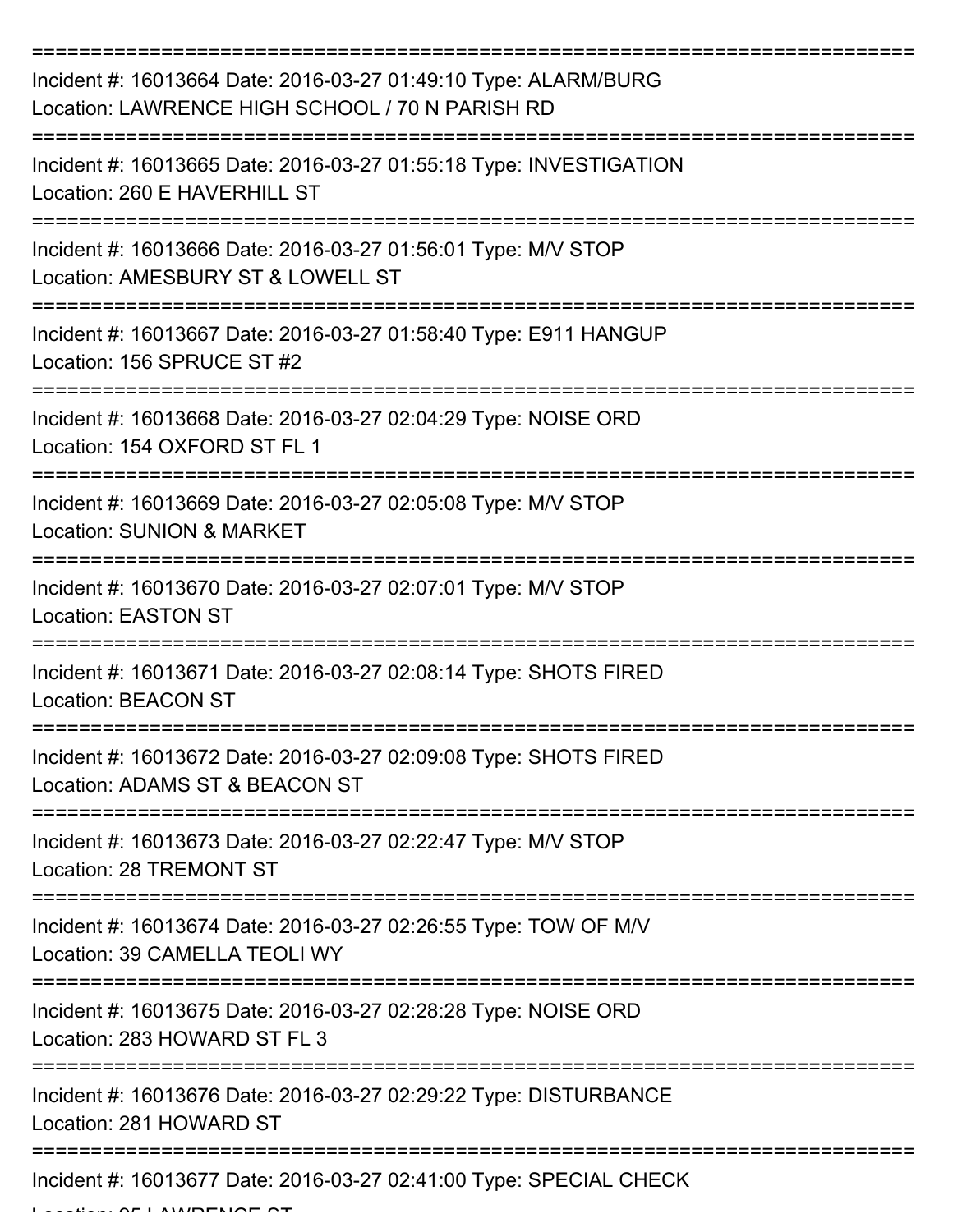| Incident #: 16013678 Date: 2016-03-27 02:56:03 Type: VIO CITY ORD<br>Location: 17 MAGINNIS AV                                     |
|-----------------------------------------------------------------------------------------------------------------------------------|
| Incident #: 16013679 Date: 2016-03-27 02:59:43 Type: NOISE ORD<br>Location: E HAVERHILL ST & VINE ST                              |
| Incident #: 16013680 Date: 2016-03-27 03:03:21 Type: NOISE ORD<br>Location: 175 UNION ST FL 1                                     |
| Incident #: 16013681 Date: 2016-03-27 03:08:08 Type: SHOTS FIRED<br>Location: FERN ST & SARATOGA ST                               |
| Incident #: 16013682 Date: 2016-03-27 03:09:26 Type: TOW OF M/V<br>Location: 13 CAMELLA TEOLI WY                                  |
| Incident #: 16013683 Date: 2016-03-27 03:19:18 Type: NOISE ORD<br>Location: 59 WALNUT ST FL 2                                     |
| Incident #: 16013684 Date: 2016-03-27 03:20:32 Type: NOISE ORD<br>Location: 29 MORTON ST FL 2                                     |
| Incident #: 16013685 Date: 2016-03-27 03:27:29 Type: SHOTS FIRED<br>Location: JORDAN ST & WATER ST                                |
| Incident #: 16013686 Date: 2016-03-27 03:32:58 Type: DOMESTIC/PROG<br>Location: VALLEY LODGING (RICHWOOD) / 77 S UNION ST #1 FL 1 |
| Incident #: 16013687 Date: 2016-03-27 03:43:27 Type: M/V STOP<br>Location: BRADFORD ST & BROADWAY                                 |
| Incident #: 16013688 Date: 2016-03-27 03:45:52 Type: NOISE ORD<br>Location: 23 BENNINGTON ST                                      |
| Incident #: 16013689 Date: 2016-03-27 03:49:15 Type: NOISE ORD<br>Location: 163 PARK ST FL 3                                      |
| Incident #: 16013690 Date: 2016-03-27 04:00:05 Type: NOISE ORD<br>Location: 57 BODWELL ST                                         |
| Incident #: 16013691 Date: 2016-03-27 04:05:32 Type: NOISE ORD                                                                    |

Location: EE BODWELL ST EL 1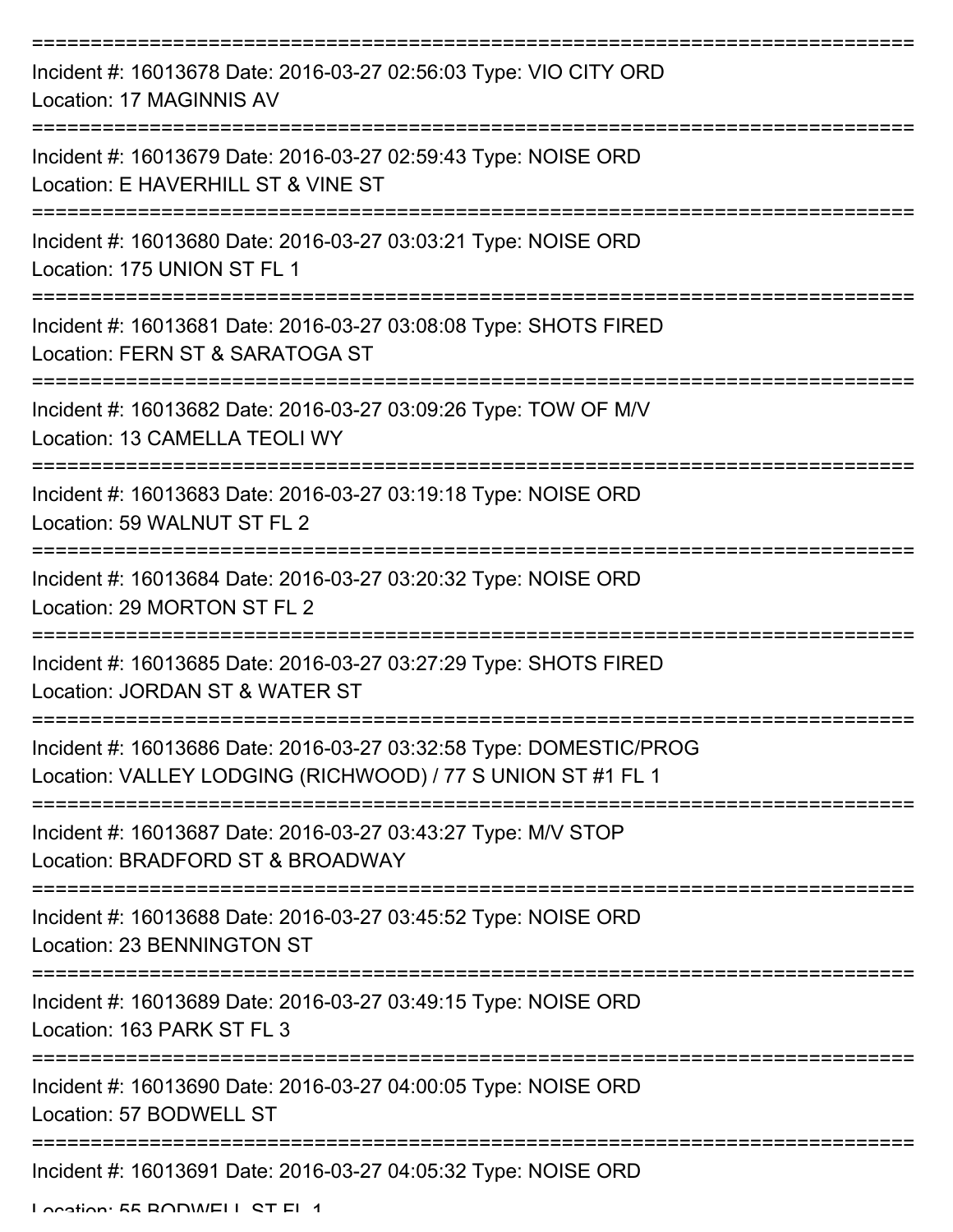| Incident #: 16013692 Date: 2016-03-27 04:06:43 Type: TOW OF M/V<br>Location: 26 INMAN ST                                     |
|------------------------------------------------------------------------------------------------------------------------------|
| Incident #: 16013693 Date: 2016-03-27 05:01:08 Type: AUTO ACC/NO PI<br>Location: 40 SPRUCE ST                                |
| Incident #: 16013694 Date: 2016-03-27 05:35:59 Type: NOISE ORD<br>Location: 570 S UNION ST #18 FL 3                          |
| :=================<br>Incident #: 16013695 Date: 2016-03-27 06:48:32 Type: THREATS/PROG<br>Location: MCDONALDS / 50 BROADWAY |
| Incident #: 16013696 Date: 2016-03-27 08:26:07 Type: M/V STOP<br>Location: PARK ST & SPRUCE ST                               |
| Incident #: 16013697 Date: 2016-03-27 08:29:08 Type: M/V STOP<br>Location: 26 MT VERNON ST                                   |
| Incident #: 16013698 Date: 2016-03-27 08:32:07 Type: M/V STOP<br>Location: 100 MARKET ST                                     |
| Incident #: 16013699 Date: 2016-03-27 08:37:17 Type: MEDIC SUPPORT<br>Location: 16 TEWKSBURY ST                              |
| Incident #: 16013700 Date: 2016-03-27 08:50:57 Type: M/V STOP<br>Location: HAVERHILL ST & JACKSON ST                         |
| Incident #: 16013701 Date: 2016-03-27 09:15:30 Type: ALARM/BURG<br>Location: LAWRENCE BOYS + GIRLS CLUB / 136 WATER ST       |
| Incident #: 16013702 Date: 2016-03-27 09:16:02 Type: UNWANTEDGUEST<br>Location: 77 S UNION ST FL 3                           |
| Incident #: 16013703 Date: 2016-03-27 10:01:35 Type: MAL DAMAGE<br>Location: 47 SPRINGFIELD ST                               |
| Incident #: 16013704 Date: 2016-03-27 10:04:58 Type: WARRANT SERVE<br>Location: 297 PARK ST                                  |
| Incident #: 16013705 Date: 2016-03-27 10:06:20 Type: DISTURBANCE<br>Location: 1 GENERAL ST                                   |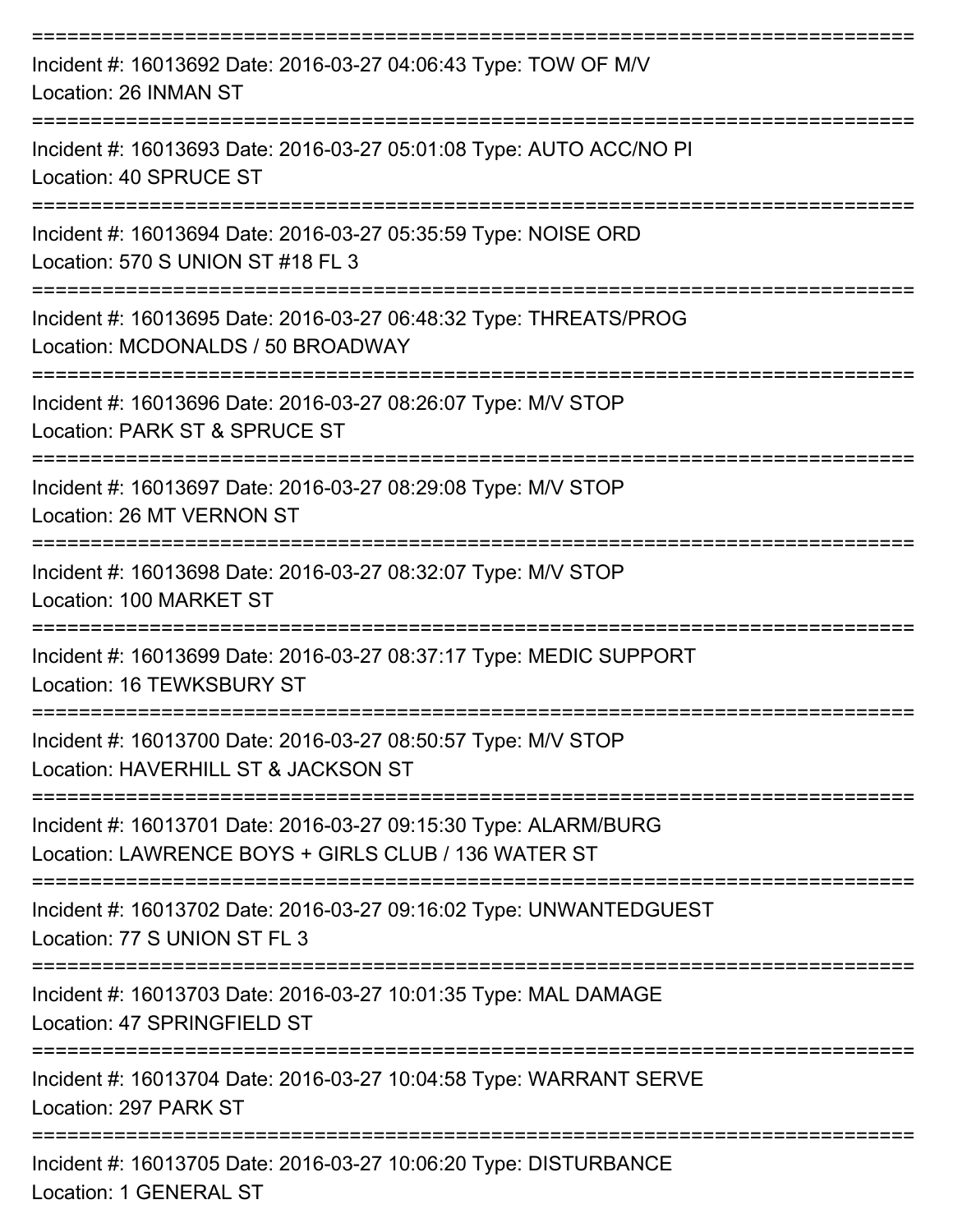| Incident #: 16013706 Date: 2016-03-27 10:13:09 Type: M/V STOP<br>Location: 73 WINTHROP AV            |
|------------------------------------------------------------------------------------------------------|
| Incident #: 16013707 Date: 2016-03-27 10:47:51 Type: HIT & RUN M/V<br>Location: 80 WATER ST          |
| Incident #: 16013708 Date: 2016-03-27 10:48:23 Type: PARK & WALK<br>Location: BRADFORD ST & BROADWAY |
| Incident #: 16013709 Date: 2016-03-27 10:49:54 Type: M/V STOP<br>Location: BEACON ST & BEACON AV     |
| Incident #: 16013710 Date: 2016-03-27 11:16:55 Type: CK WELL BEING<br>Location: 73 WINTHROP AV       |
| Incident #: 16013711 Date: 2016-03-27 11:41:30 Type: M/V STOP<br>Location: FRANKLIN ST & LOWELL ST   |
| Incident #: 16013712 Date: 2016-03-27 11:45:17 Type: WOMAN DOWN<br>Location: 125 AMESBURY ST         |
| Incident #: 16013713 Date: 2016-03-27 11:57:09 Type: HIT & RUN M/V<br>Location: 452 HAMPSHIRE ST     |
| Incident #: 16013714 Date: 2016-03-27 12:01:08 Type: UNWANTEDGUEST<br>Location: 35 CHICKERING ST     |
| Incident #: 16013715 Date: 2016-03-27 12:05:13 Type: DOMESTIC/PROG<br>Location: 16 BEACON ST         |
| Incident #: 16013716 Date: 2016-03-27 12:12:52 Type: M/V STOP<br>Location: 36 MELROSE ST             |
| Incident #: 16013718 Date: 2016-03-27 12:14:01 Type: CK WELL BEING<br><b>Location: SUMMER ST</b>     |
| Incident #: 16013717 Date: 2016-03-27 12:15:49 Type: ANIMAL COMPL<br><b>Location: CENTRAL BRIDGE</b> |
| Incident #: 16013719 Date: 2016-03-27 12:27:46 Type: M/V STOP<br>Location: 489 ANDOVER ST            |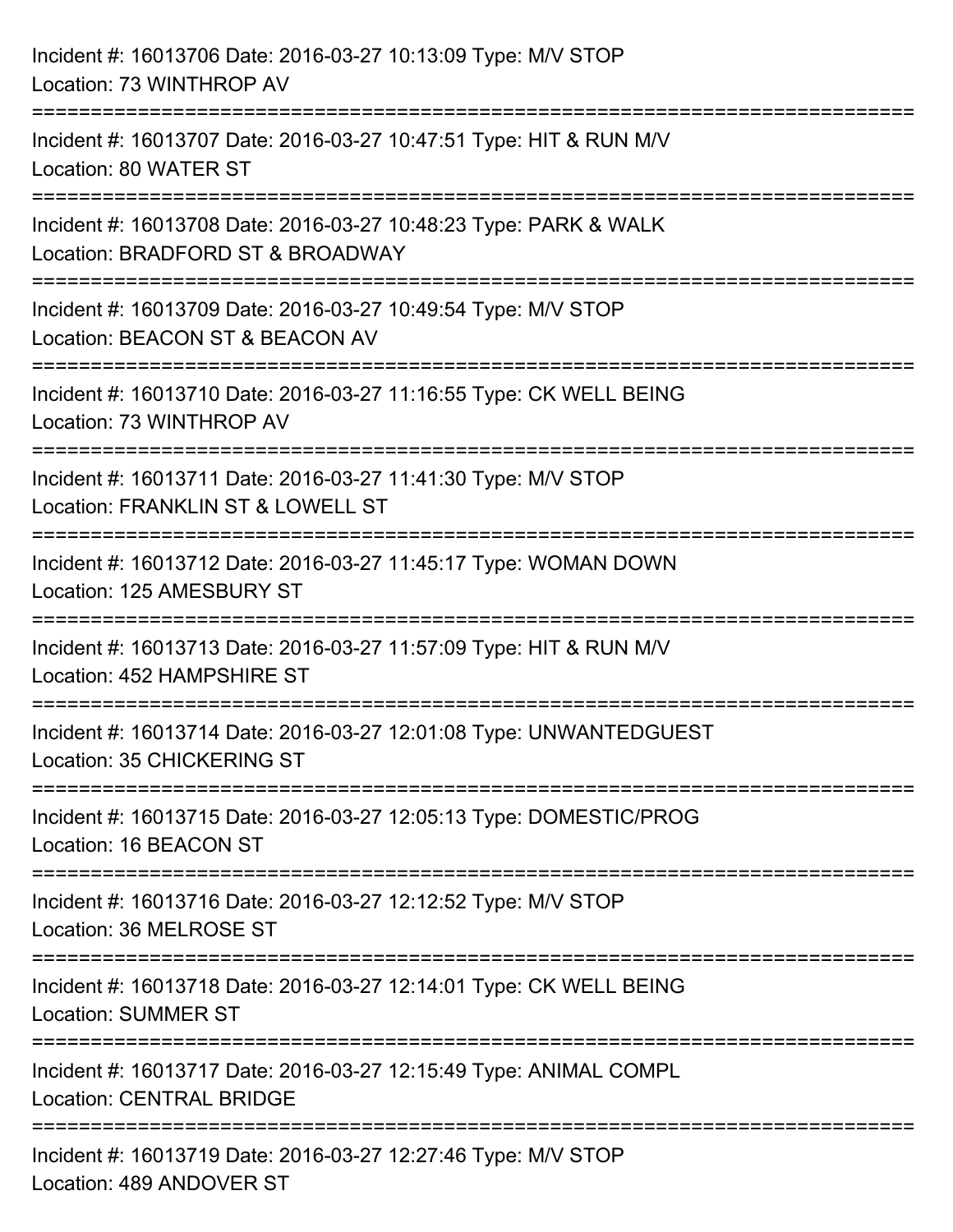| Incident #: 16013720 Date: 2016-03-27 12:30:30 Type: AUTO ACC/PI<br>Location: BENNINGTON ST & PARK ST              |
|--------------------------------------------------------------------------------------------------------------------|
| Incident #: 16013721 Date: 2016-03-27 12:46:50 Type: ALARM/BURG<br>Location: 302 LAWRENCE ST FL 2                  |
| Incident #: 16013722 Date: 2016-03-27 13:04:24 Type: DOMESTIC/PROG<br>Location: 252 S BROADWAY                     |
| Incident #: 16013723 Date: 2016-03-27 13:16:58 Type: A&B PROG<br>Location: 65 BROOK ST                             |
| Incident #: 16013724 Date: 2016-03-27 13:18:59 Type: ALARM/BURG<br>Location: 302 LAWRENCE ST FL 2ND                |
| Incident #: 16013725 Date: 2016-03-27 13:49:17 Type: MAL DAMAGE<br>Location: 8 WASHINGTON WY                       |
| Incident #: 16013726 Date: 2016-03-27 14:03:46 Type: AUTO ACC/NO PI<br>Location: 264 S UNION ST                    |
| Incident #: 16013727 Date: 2016-03-27 14:06:37 Type: ALARM/BURG<br>Location: 134 WEST ST                           |
| Incident #: 16013728 Date: 2016-03-27 14:09:35 Type: M/V STOP<br>Location: 333 HAVERHILL ST                        |
| Incident #: 16013729 Date: 2016-03-27 14:25:20 Type: M/V STOP<br>Location: FRANKLIN ST & VALLEY ST                 |
| Incident #: 16013730 Date: 2016-03-27 14:43:35 Type: GUN CALL<br>Location: 145 ESSEX ST                            |
| Incident #: 16013731 Date: 2016-03-27 15:03:19 Type: DRUG VIO<br>Location: DUNKIN DONUTS / 104 MARSTON ST          |
| ==================<br>Incident #: 16013732 Date: 2016-03-27 15:05:24 Type: WARRANT SERVE<br>Location: 210 BROADWAY |
| Incident #: 16013733 Date: 2016-03-27 15:29:02 Type: ALARM/BURG<br>Location: 4 STEARNS AV                          |

===========================================================================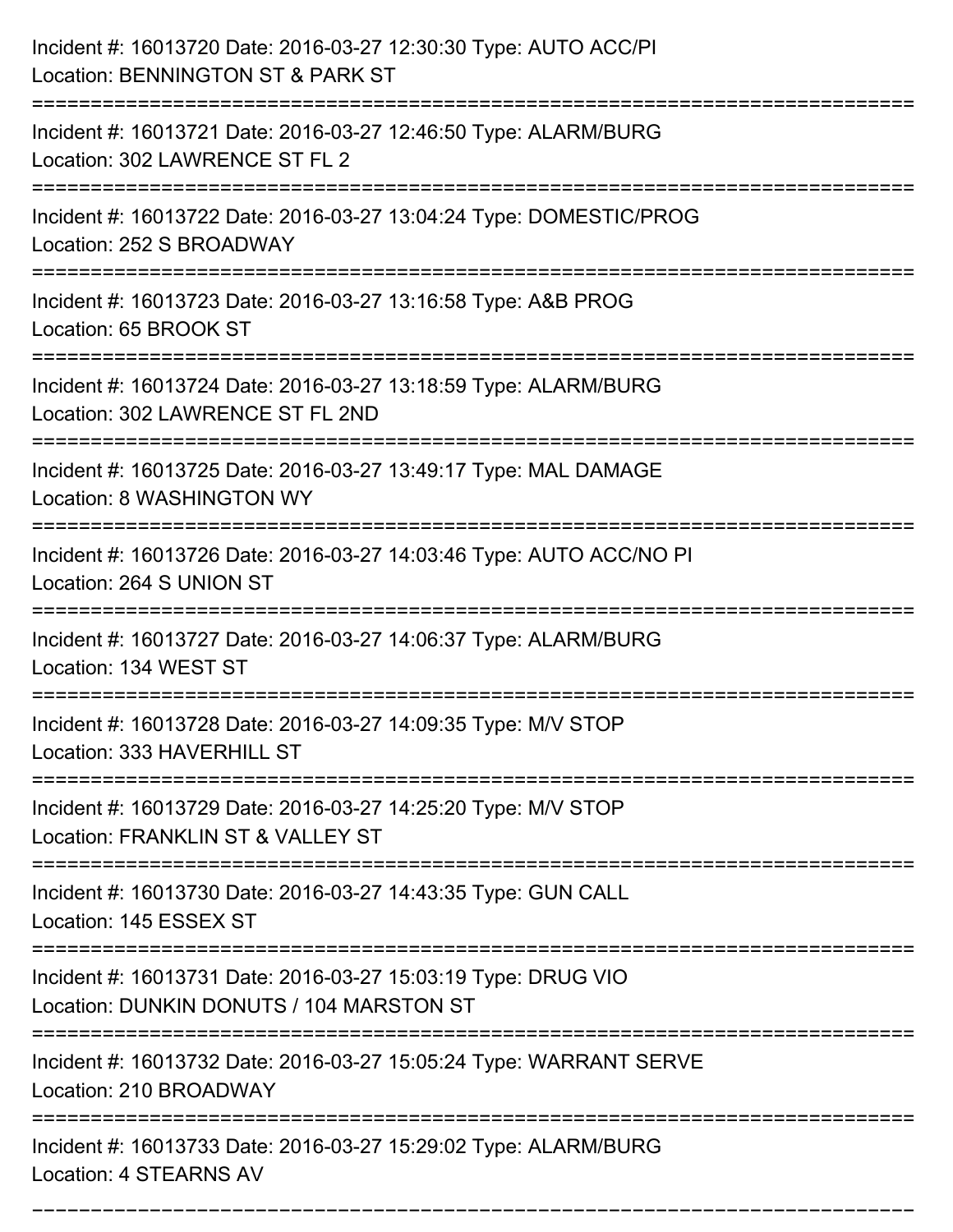| Incident #: 16013734 Date: 2016-03-27 15:31:01 Type: M/V STOP<br>Location: FRANKLIN ST & HAVERHILL ST         |
|---------------------------------------------------------------------------------------------------------------|
| Incident #: 16013735 Date: 2016-03-27 15:44:46 Type: DOMESTIC/PROG<br>Location: 14 CROSS ST                   |
| Incident #: 16013736 Date: 2016-03-27 15:46:56 Type: A&B PAST<br>Location: 59 TREMONT ST                      |
| Incident #: 16013737 Date: 2016-03-27 15:48:55 Type: SUS PERS/MV<br>Location: 18 ORCHARD ST                   |
| Incident #: 16013738 Date: 2016-03-27 15:56:59 Type: MAN DOWN<br>Location: 49 HIGH ST                         |
| Incident #: 16013739 Date: 2016-03-27 15:59:22 Type: M/V STOP<br>Location: SOUTH ST                           |
| Incident #: 16013740 Date: 2016-03-27 16:00:20 Type: M/V STOP<br>Location: MERRIMACK ST & S BROADWAY          |
| Incident #: 16013741 Date: 2016-03-27 16:04:24 Type: ALARM/BURG<br>Location: WEATHERBEE SCHOOL / 75 NEWTON ST |
| Incident #: 16013742 Date: 2016-03-27 16:04:37 Type: MEDIC SUPPORT<br>Location: 280 S UNION ST                |
| Incident #: 16013743 Date: 2016-03-27 16:09:05 Type: AUTO ACC/NO PI<br>Location: 576 HAVERHILL ST             |
| Incident #: 16013744 Date: 2016-03-27 16:12:51 Type: DRUG VIO<br>Location: 169 LAWRENCE ST FL 1               |
| Incident #: 16013745 Date: 2016-03-27 16:16:13 Type: M/V STOP<br>Location: S BROADWAY & SHATTUCK ST           |
| Incident #: 16013746 Date: 2016-03-27 16:23:13 Type: MEDIC SUPPORT<br>Location: 14 ROWE ST                    |
| Incident #: 16013747 Date: 2016-03-27 16:35:15 Type: DOMESTIC/PROG<br>Location: 52 MYRTLE ST FL 3             |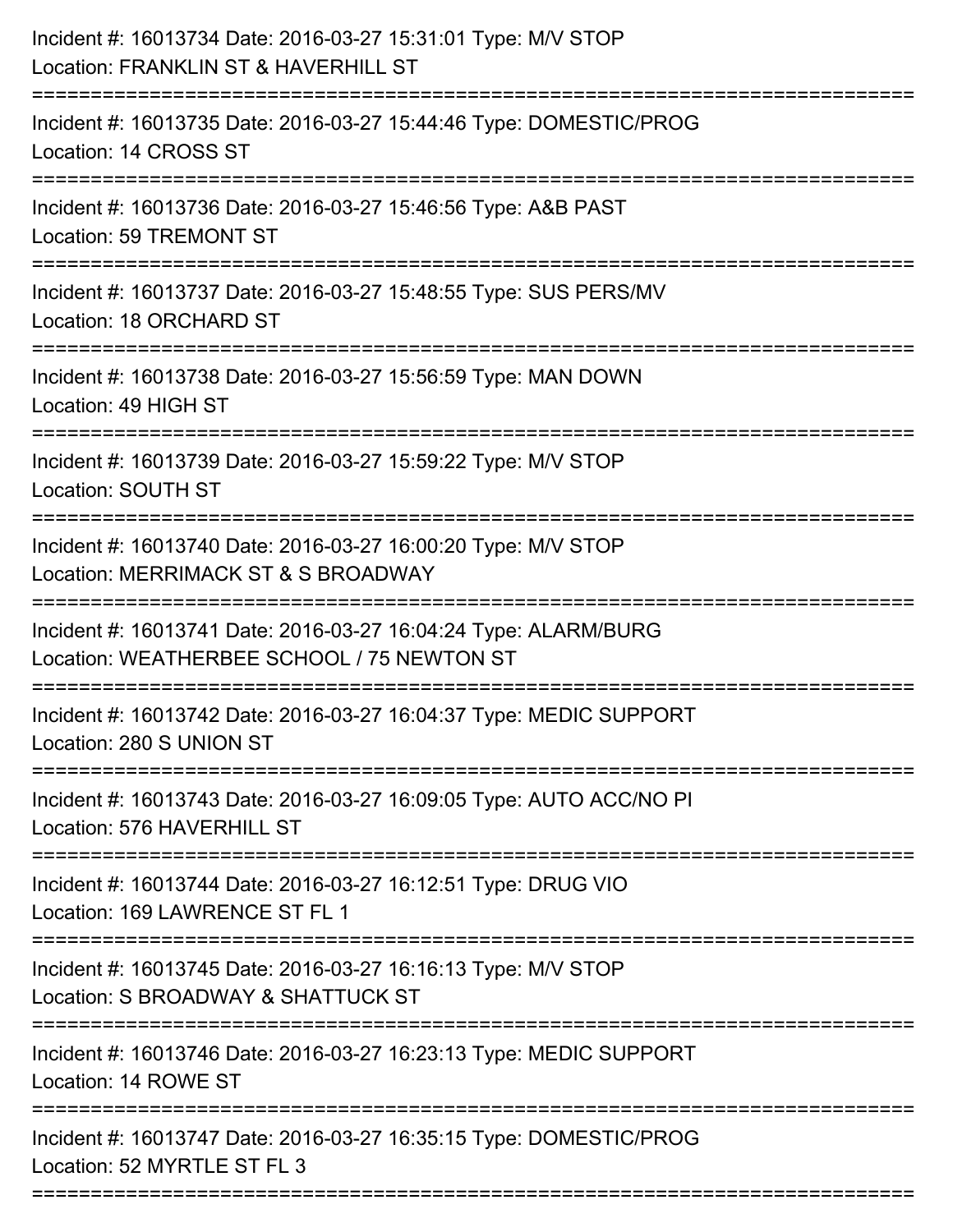| Location: ST MARY-IMMACULATE CONCEPTION / 300 HAVERHILL ST                                                                           |
|--------------------------------------------------------------------------------------------------------------------------------------|
| Incident #: 16013749 Date: 2016-03-27 16:55:16 Type: KEEP PEACE<br>Location: 155 LAWRENCE ST<br>==================================== |
| Incident #: 16013750 Date: 2016-03-27 17:02:43 Type: DOMESTIC/PROG<br>Location: 98 CAMBRIDGE ST                                      |
| Incident #: 16013751 Date: 2016-03-27 17:06:02 Type: MEDIC SUPPORT<br>Location: 60 HAWLEY ST FL 1                                    |
| Incident #: 16013752 Date: 2016-03-27 17:07:44 Type: MV/BLOCKING<br>Location: 60 SPRINGFIELD ST                                      |
| Incident #: 16013753 Date: 2016-03-27 17:34:58 Type: DOMESTIC/PROG<br>Location: 12 DIAMOND ST                                        |
| Incident #: 16013754 Date: 2016-03-27 17:51:14 Type: ALARM/BURG<br>Location: 13 S BROADWAY                                           |
| Incident #: 16013755 Date: 2016-03-27 17:57:47 Type: M/V STOP<br>Location: 130 OXFORD ST                                             |
| Incident #: 16013756 Date: 2016-03-27 17:58:37 Type: M/V STOP<br>Location: AVON ST & E HAVERHILL ST                                  |
| Incident #: 16013757 Date: 2016-03-27 18:11:39 Type: DISORDERLY<br>Location: 495 LOWELL ST                                           |
| Incident #: 16013758 Date: 2016-03-27 18:22:42 Type: M/V STOP<br>Location: E HAVERHILL ST & SARGENT ST                               |
| Incident #: 16013759 Date: 2016-03-27 18:26:27 Type: MEDIC SUPPORT<br>Location: 39 FOSTER ST FL 2                                    |
| Incident #: 16013760 Date: 2016-03-27 18:40:34 Type: MAL DAMAGE<br>Location: 32 HOBSON ST                                            |
| Incident #: 16013761 Date: 2016-03-27 19:02:56 Type: NOISE ORD<br>Location: 132 BEACON AV #28-4                                      |

Incident #: 16013762 Date: 2016 03 27 19:06:39 Type: Microsoft.com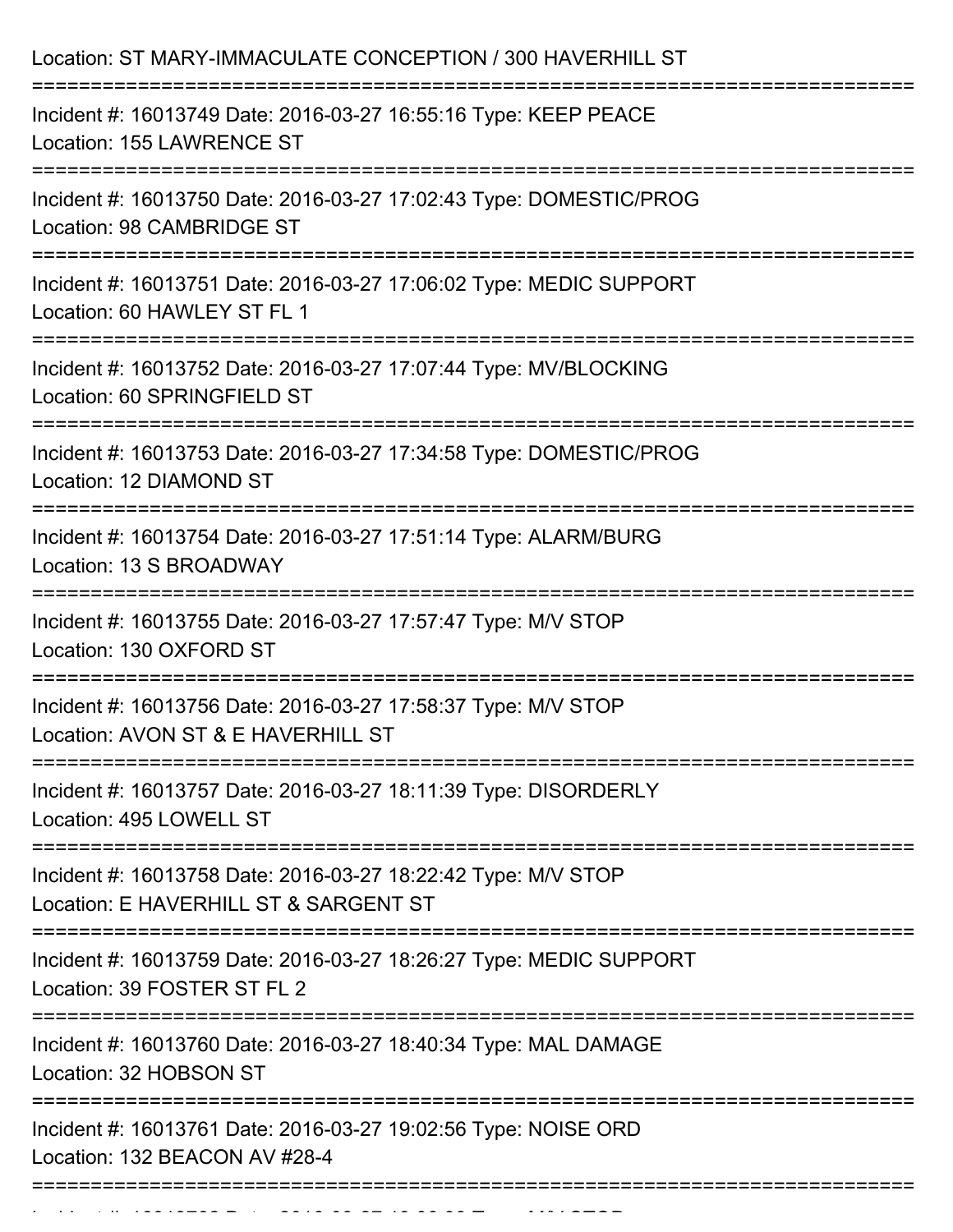Location: 431 LOWELL ST =========================================================================== Incident #: 16013763 Date: 2016-03-27 19:16:08 Type: M/V STOP Location: 27 BUTLER ST =========================================================================== Incident #: 16013764 Date: 2016-03-27 19:24:59 Type: M/V STOP Location: 350 HAVERHILL ST =========================================================================== Incident #: 16013765 Date: 2016-03-27 19:31:02 Type: MAN DOWN Location: 16 ORCHARD ST =========================================================================== Incident #: 16013766 Date: 2016-03-27 19:32:15 Type: DRUG VIO Location: 98 FARNHAM ST =========================================================================== Incident #: 16013767 Date: 2016-03-27 19:34:24 Type: AUTO ACC/PI Location: ERVING AV & LAWRENCE ST =========================================================================== Incident #: 16013768 Date: 2016-03-27 19:37:14 Type: 209A/VIOLATION Location: 31 BROOK ST =========================================================================== Incident #: 16013769 Date: 2016-03-27 20:00:00 Type: M/V STOP Location: HAVERHILL ST & MAY ST =========================================================================== Incident #: 16013770 Date: 2016-03-27 20:04:35 Type: MEDIC SUPPORT Location: BROTHERS PIZZA / 145 LAWRENCE ST =========================================================================== Incident #: 16013771 Date: 2016-03-27 20:19:34 Type: AUTO ACC/PI Location: FOSTER ST & SALEM ST =========================================================================== Incident #: 16013772 Date: 2016-03-27 20:21:15 Type: FIGHT Location: 7 VINE ST =========================================================================== Incident #: 16013773 Date: 2016-03-27 20:27:31 Type: M/V STOP Location: MERRIMACK ST & S BROADWAY =========================================================================== Incident #: 16013774 Date: 2016-03-27 20:35:35 Type: SUS PERS/MV Location: 67 GREENWOOD ST =========================================================================== Incident #: 16013775 Date: 2016-03-27 20:43:11 Type: DOMESTIC/PAST Location: 220 CARLETON ST FL 1

==============================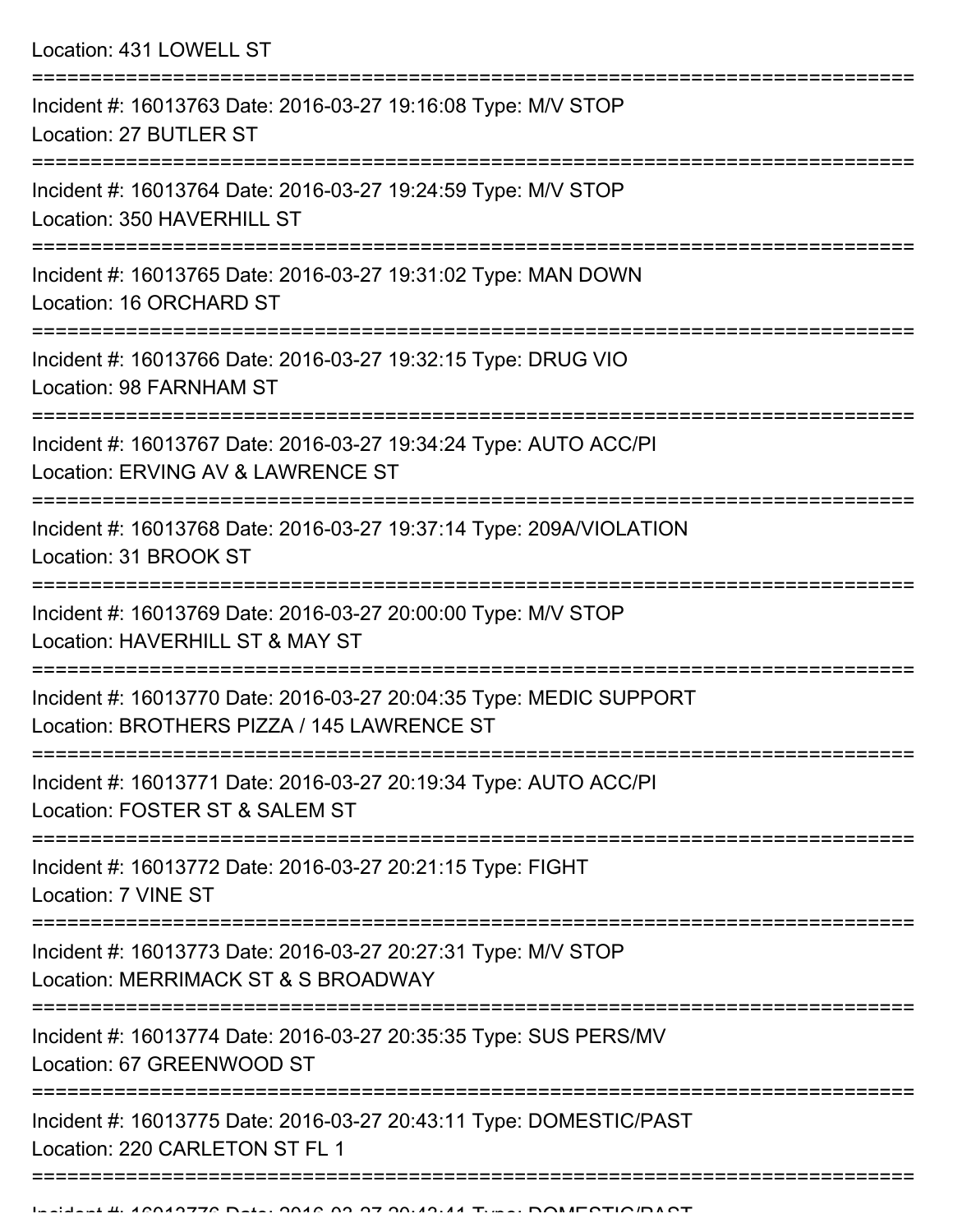Location: 13 THORNTON AV

| Incident #: 16013777 Date: 2016-03-27 20:45:05 Type: ALARM/BURG<br>Location: CASA SYSTEMS / 104 GLENN ST |
|----------------------------------------------------------------------------------------------------------|
| Incident #: 16013778 Date: 2016-03-27 20:55:40 Type: LOST PROPERTY<br>Location: 11 INMAN ST #3           |
| Incident #: 16013779 Date: 2016-03-27 21:10:31 Type: NOISE ORD<br>Location: 131 MAY ST                   |
| Incident #: 16013780 Date: 2016-03-27 21:22:09 Type: NOISE ORD<br>Location: 35 RESERVOIR ST              |
| Incident #: 16013781 Date: 2016-03-27 21:30:21 Type: DISTURBANCE<br>Location: 59 JACKSON ST              |
| Incident #: 16013782 Date: 2016-03-27 21:31:28 Type: NOISE ORD<br>Location: 48 SARATOGA ST               |
| Incident #: 16013783 Date: 2016-03-27 21:39:50 Type: M/V STOP<br>Location: E HAVERHILL ST & WOODLAND ST  |
| Incident #: 16013784 Date: 2016-03-27 21:41:05 Type: M/V STOP<br>Location: E HAVERHILL ST & FERRY ST     |
| Incident #: 16013785 Date: 2016-03-27 21:42:05 Type: M/V STOP<br>Location: FERRY ST & SUMNER AV          |
| Incident #: 16013786 Date: 2016-03-27 21:43:01 Type: M/V STOP<br>Location: COMMON ST & FRANKLIN ST       |
| Incident #: 16013787 Date: 2016-03-27 22:13:05 Type: THREATS<br>Location: 36 NEWTON ST                   |
| Incident #: 16013788 Date: 2016-03-27 22:46:23 Type: AUTO ACC/UNK PI<br>Location: ESSEX ST & NEWBURY ST  |
| Incident #: 16013789 Date: 2016-03-27 22:59:18 Type: NOISE ORD<br>Location: 151 BEACON AV #11 FL 2       |
| Incident #: 16013790 Date: 2016-03-27 23:02:48 Type: VIO CITY ORD                                        |